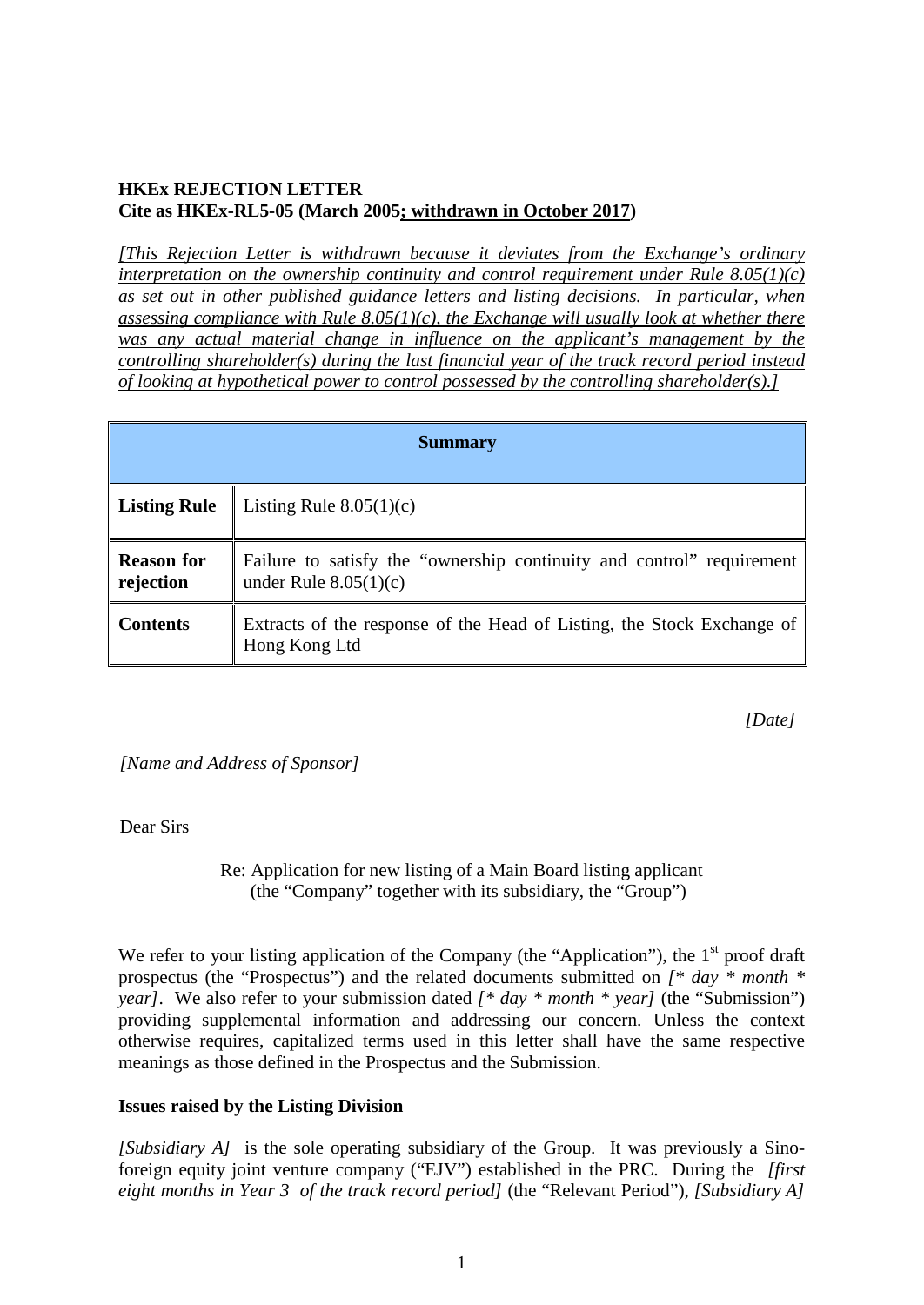was equally owned by *[Predecessor X]*, a company established in the PRC, and *[Predecessor Y]* a foreign joint venture partner. Subsequent to the disposal by of its entire equity interest in *[Subsidiary A]* in *[Year 3 of the track record period] ("Transfer Date"), [Predecessor Y]* has ceased to hold any interest in *[Subsidiary A]*. We have raised concern as to the Company's compliance with the requirement of ownership continuity and control under Rule  $8.05(1)(c)$  of the Listing Rules.

### **Sponsor's Submission**

To address our concern, the Sponsor submitted that the Group could satisfy the ownership continuity and control requirement under Rule 8.05(1)(c) based on the following reasons:

- 1. At all material times for the whole of the most recent financial year and thereafter, *[Predecessor X]* had been a controlling shareholder of *[Subsidiary A]*;
- 2. During the Relevant Period, each of *[Predecessor X]* and *[Predecessor Y]* was entitled to appoint three directors to the board of directors of *[Subsidiary A]*, which had reflected the equity interest of *[Predecessor X]* and *[Predecessor Y]* in *[Subsidiary A]*. However, *[Predecessor Y]* since *[Year 2 of the track record period]* in fact relinquished its right to exercise equal control over *[Subsidiary A]* by choosing to nominate only two directors to the board of *[Subsidiary A]*;
- 3. Since *[Year 1 of the track record period]*, *[Predecessor Y]* on a number of occasions stated in writing that it did not intend to be involved in the operation of *[Subsidiary A]*; and
- 4. Because of the nature of EJV, the exercise of rights, control and influence of the "shareholders" could only be analyzed at the level of the board of directors. As a matter of fact, therefore, since *[Year 2 of the track record period] [Predecessor X]* had a majority board control which meant that "*it could control over all decision apart from those which require unanimous board consent*".

Based on the above, *[Predecessor X]* maintained that it has had dominant influence on the management of *[Subsidiary A]* and has been a "*dominant influencing controlling shareholder*" during the most recent financial year. So, the Company maintained that it is able to satisfy the ownership continuity and control requirement.

## **Listing Rules**

Listing Rule 8.05(1)(c) requires that an issuer must satisfy *"ownership continuity and control for at least the most recent audited financial year"*.

The official interpretation of such Rule has been established in the Frequently Asked Questions Table on the Exchange's website as "*continuous ownership and control of the voting rights attaching to the shares for the latest financial year of the trading record*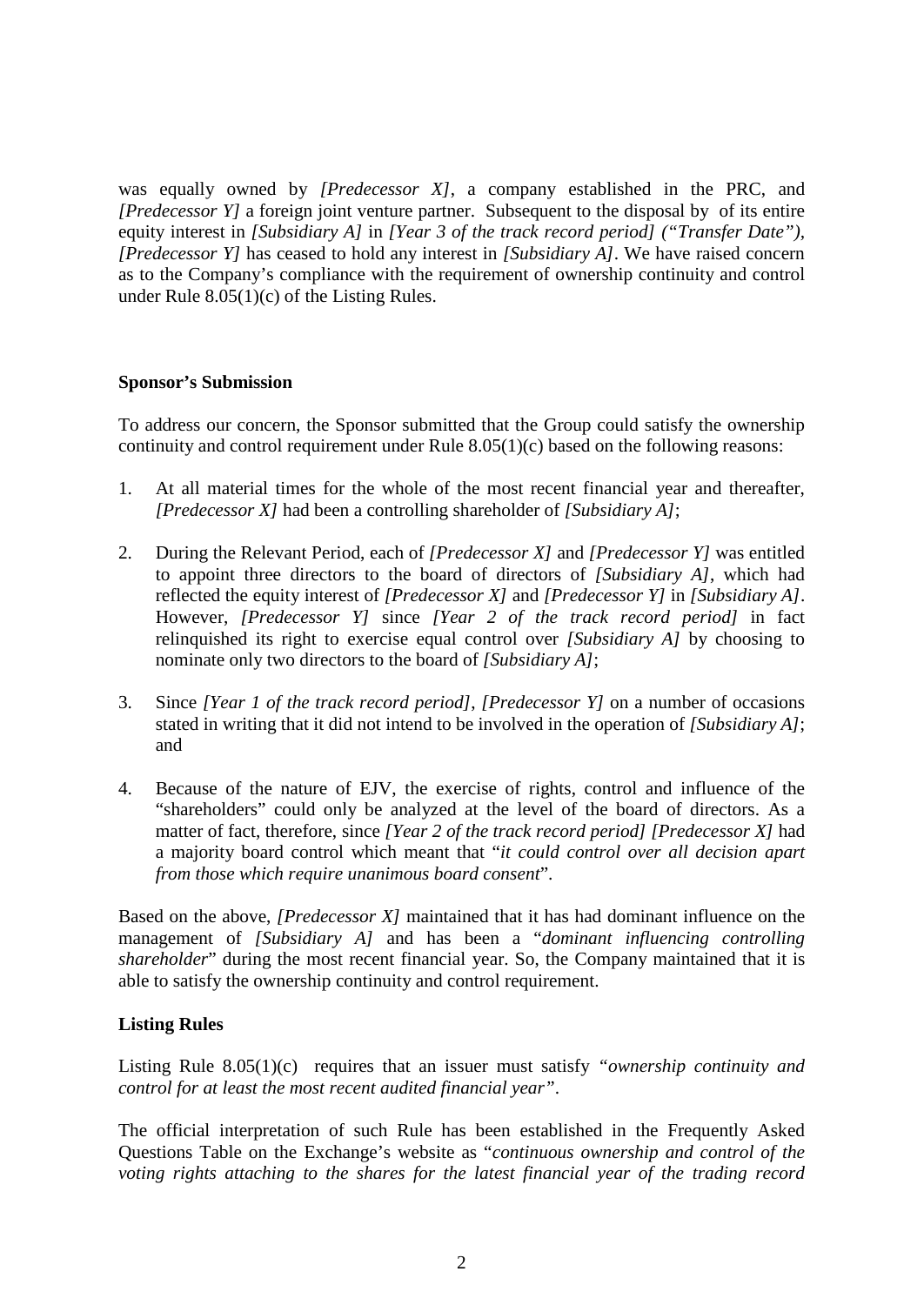*period by the controlling shareholder or, where there is no controlling shareholder, a single largest shareholder*".

#### **Listing Division's Analysis**

On the basis that *[Predecessor X]* and *[Predecessor Y]* had the same equity interest in *[Subsidiary A]*, equal voting rights and equal rights in respect of appointment of directors to its board, we are of the view that both *[Predecessor X]* and *[Predecessor Y]* should be regarded as the controlling shareholders of *[Subsidiary A]* during the Relevant Period for purposes of Rule 8.05(1)(c). Given that *[Predecessor Y]* had ceased to hold any interest in *[Subsidiary A]* from *[the Transfer Date]*, there had been a change in ownership control of the Group during the most recent audited financial year for purposes of Rule 8.05(1)(c). The Group's compliance with "ownership continuity and control for the most recent audited financial year" cannot be established by reference only to the continuity of *[Predecessor X] as* owner of *[Subsidiary A]* throughout *[Year 3 of the track record period]*.

Factors supporting our analysis include the following:

### *1. In addition to its voting rights as shareholder, [Predecessor Y] held the power to appoint a third director at any time.*

We note that *[Predecessor Y]* had only since *[since the beginning of Year 2 of the track record period]* and up to *[the date immediately before the Transfer Date]*, nominated two directors while *[Predecessor X]* nominated three directors to the board of *[Subsidiary A]*. However, as you have stated in the Submission, "*it itself need not mean that [Predecessor Y] would need to relinquish the level of control available to it at board level, since that was the only channel through which it could exercise its influence as an equity holder of [Subsidiary A]* ". If *[Predecessor Y]* wanted to exercise the right to nominate the third director, it was able to do so at anytime without consent from anyone else. We take the view that the power to appoint an equal number of directors represents a power to control the management of *[Subsidiary A]* relevant for purposes of Rule 8.05 and therefore the actual number of directors nominated by *[Predecessor Y]* is relevant but not decisive.

### *2. Certain significant actions required the affirmative approval of the two directors appointed by [Predecessor Y]*

As submitted by the Sponsor, the articles of association of *[Subsidiary A]* listed the matters for which unanimous approval and two-third majority approval by the board of directors are required. In the actual structure of the board of directors of *[Subsidiary A]*, there were five directors, three nominated by *[Predecessor X]* and two nominated by *[Predecessor Y].* Accordingly, *[Predecessor X]* could not dominate over matters which require unanimous approval and two-third majority approval by the board. Even though the Chairman was appointed by *[Predecessor X],* the Chairman could not cast votes at board meetings, as provided in the articles. Obviously, although *[Predecessor X]* had a simple majority control over the board, the statement that "*it could control*